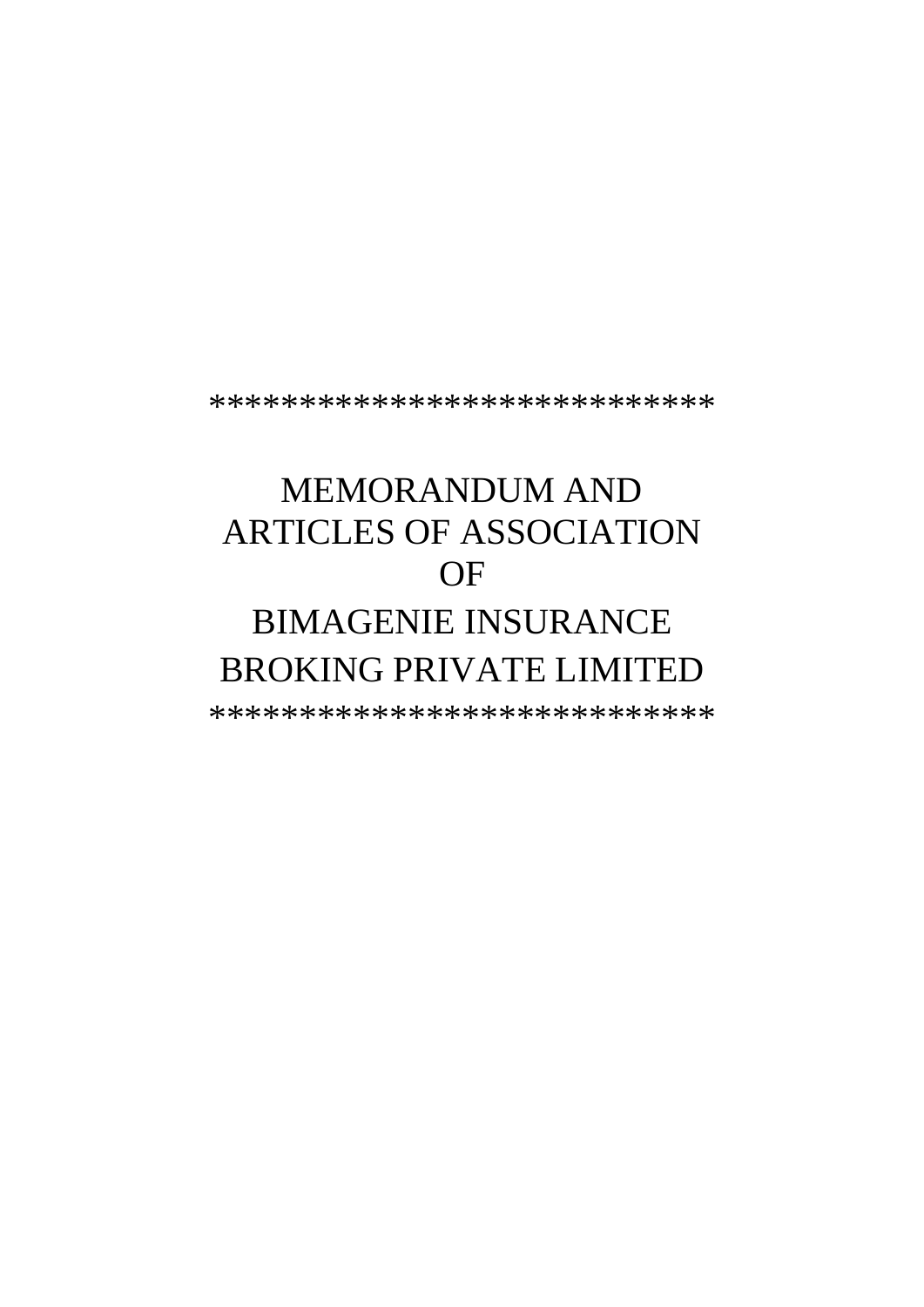# **THE COMPANIES ACT, 1956 COMPANY LIMITED BY SHARES**

### **MEMORANDUM OF ASSOCIATION OF BIMAGENIES INSURANC BROKING PRIVATE LIMITED**

#### **I.** Name of the Company is **BIMAGENIE INSURANCE BROKING PRIVATE**

#### **LIMITED.**

II. The Registered office of the Company will be situated in the State of Tamil Nadu.

#### III. THE OBJECTS FOR WHICH THE COMPANY IS ESTABLISHED ARE:

# **A. THE MAIN OBJECT TO BE PURSUED BY THE COMPANY ON ITS INCORPORATION IS:**

1. To carry on the business of direct insurance broking business in life and general insurance in accordance with and as defined under IRDA Regulations issued from time to time.

*\*Amended pursuant to Special Resolution Passed at EGM held on 16th March 2015*

# B. OBJECTS INCIDENTAL OR ANCILLARY TO THE ATTAINMENT OF THE MAIN OBJECTS:

- 1. To establish bureaus for providing legal services to process data and development systems of all kind by processing jobs, hiring out machine time and assist, set up, operate and supervise the operation of the data processing, divisions of other company's or organization in India or elsewhere.
- 2. To act as legal advisor to give legal opinion to the parties, corporate sectors and to prepare necessary sale deed in respect of purchase or selling properties.
- 3. To represent general public and corporate sector in respect legal proceeding before courts, tribunal and Boards.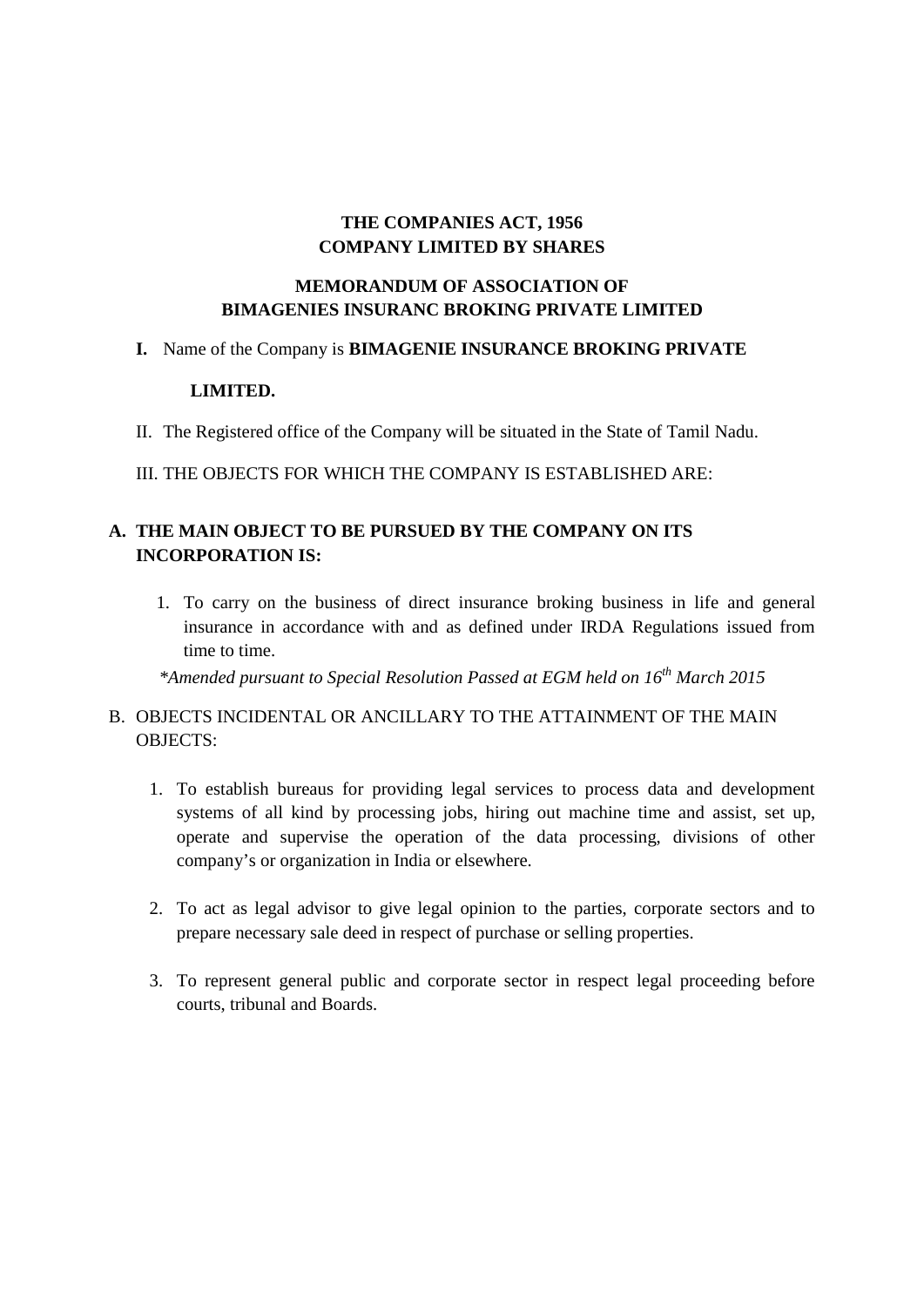- 4. To carry on the business of legal, Consultants, Market research consultants, Business Transfer Agent, Valuers, Arbitrators and Estate agent and too act as intermediates in the intermediates in the intermediates in the introduction of sellers, purchasers, partners and employees in respect of online disputes.
- 5. To establish and maintain any agencies in India or any part of the world for the conduct of the business of the Company or for the sale of any materials or things for the time being at the disposal of the company for sale.
- 6. To acquire and undertake in the whole or any part of the business which the company is authorized to carry on and to possess the property suitable for the purpose of this company.
- 7. To enter into partnership or any other arrangement for sharing profits, union of interest, co-operation, joint venture or reciprocal concession with any person of Company carrying on or engaged in, or about to carry on or engage in any business or transaction which the company is authorized to carry on and to lend money to guarantee the contracts of or otherwise assist any such person or Company, and to take or otherwise acquire shares and securities of any such company and to sell, hold, re-issue, with or without guarantee, or otherwise deal with the same.
- 8. To promote any company or companies for the purpose of acquiring all or any of the property, rights and liabilities of this Company.
- 9. To construct, maintain or alter any buildings, factories, warehouses, godown, shops or other structures or Works necessary, convenient or expedient of the purposes of the Company.
- 10. To purchase plants, engines, machinery, tools and implements from time to time to undertake the selling or disposing of the same.
- 11. To purchase and sell in India or elsewhere any materials of any description on commission or otherwise and to undertake or execute any work on commission or by contract or otherwise
- 12. Generally to purchase, take on lease or in exchange, hire or otherwise acquire, any movable or immovable property and any rights or privileges which Company may think necessary or convenient for the purpose of its business and in particular any lands, buildings, easements, machinery, plant and stock in trade.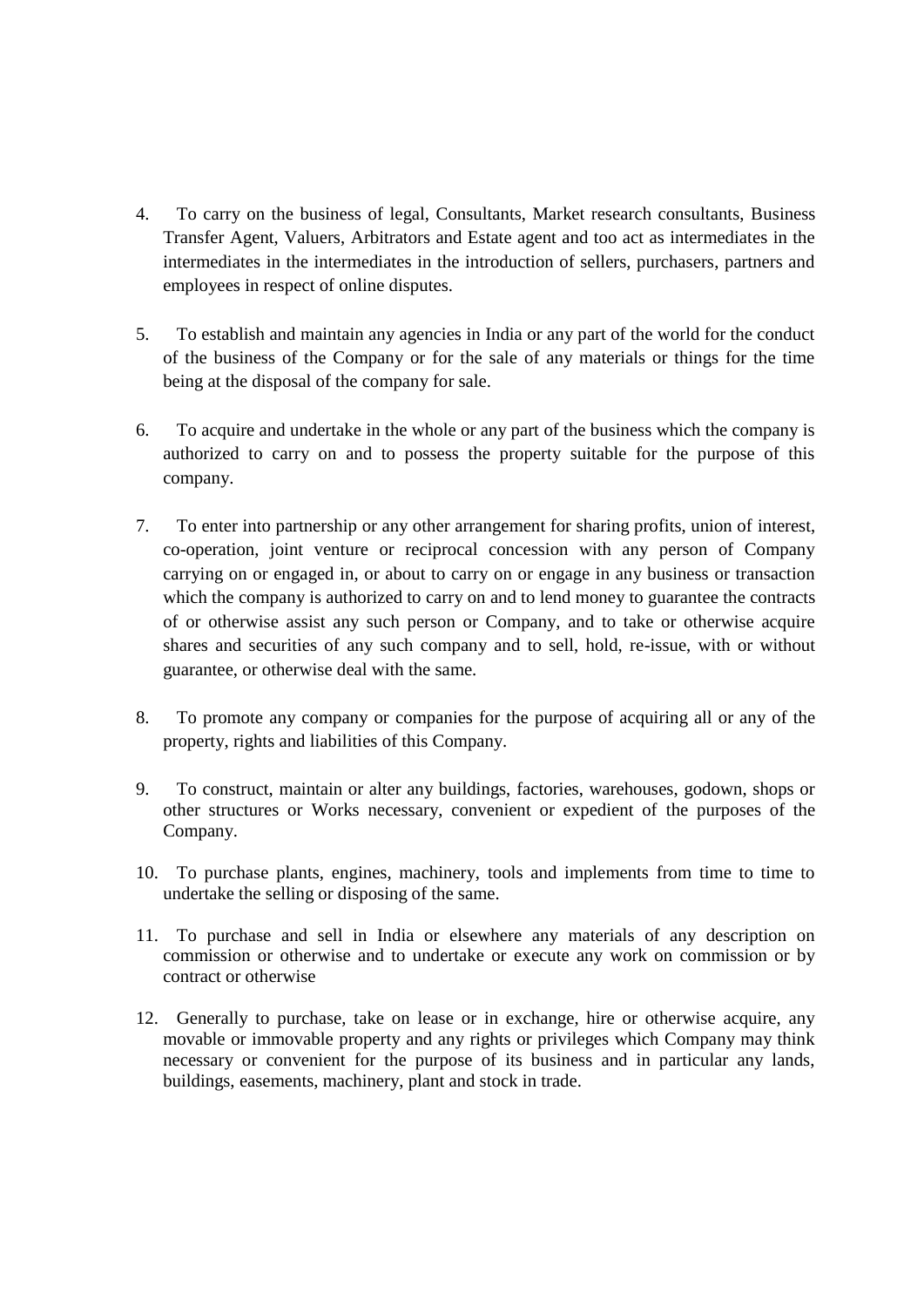- 13. To enter into arrangements with any Government authorities, supreme, municipal, local or otherwise that may seem conducive to the Company's objectives or any of them and to obtain from such Government or authority, any rights, privileges and Concessions which the Company may think it desirable to obtain and to carryout, exercise and comply with any such arrangements, rights, privileges and concessions.
- 14. To employ or otherwise acquire technical experts, engineers, machine, foreman and skilled and unskilled labour for any of the purpose or business of the Company.
- 15. To sell, improve, manage, develop, exchange, lease, mortgage, enfranchise, dispose of, turn to account or otherwise deal with all or any part of the property and rights of the Company.
- 16. To apply for or otherwise acquire any patents, brevets, d' invention license, concessions and the like conferring and exclusive or non-exclusive or limited rights to use or any secret or others information as to any invention which may seem capable of being used for any of the purpose of the Company or the acquisition of which may seem calculated directly or indirectly to benefit the company and to use exercise develop or grant license in respect of or otherwise turn to account the property , rights or information so required.
- 17. To pay for any business, property, rights acquired or agreed to be acquired by this company and generally to satisfy any obligation of this company by the issue or transfer of shares of the Company or any other Company credited as fully or partly paid up or of debenture or other securities o f this or any other Company.
- 18. To pay. Satisfy or compromise any claim made against the Company which it may seem expedient to pay, satisfy or compromise.
- 19. To advance and lend moneys upon such securities or without securities therefore as may be thought proper and to invest such of the Company's money not immediately required, in such manner as may from time to time determined by the Directors of the Company.
- 20. To accept payment for any property or rights sold or otherwise or in shares of any Company with or without preferred rights in respect of dividends or payment of capital or otherwise or in debentures or debentures tock or other securities of any Company or Corporation or by generally on such terms as such Company my determine and to hold deal with or dispose of any consideration so received.
- 21. To borrow and secure the payment of money in such manner and on such terms as the directors may deem expedient and to mortgage or charge the undertaking and all or any part of the property and rights of the company, present or future including uncalled capital.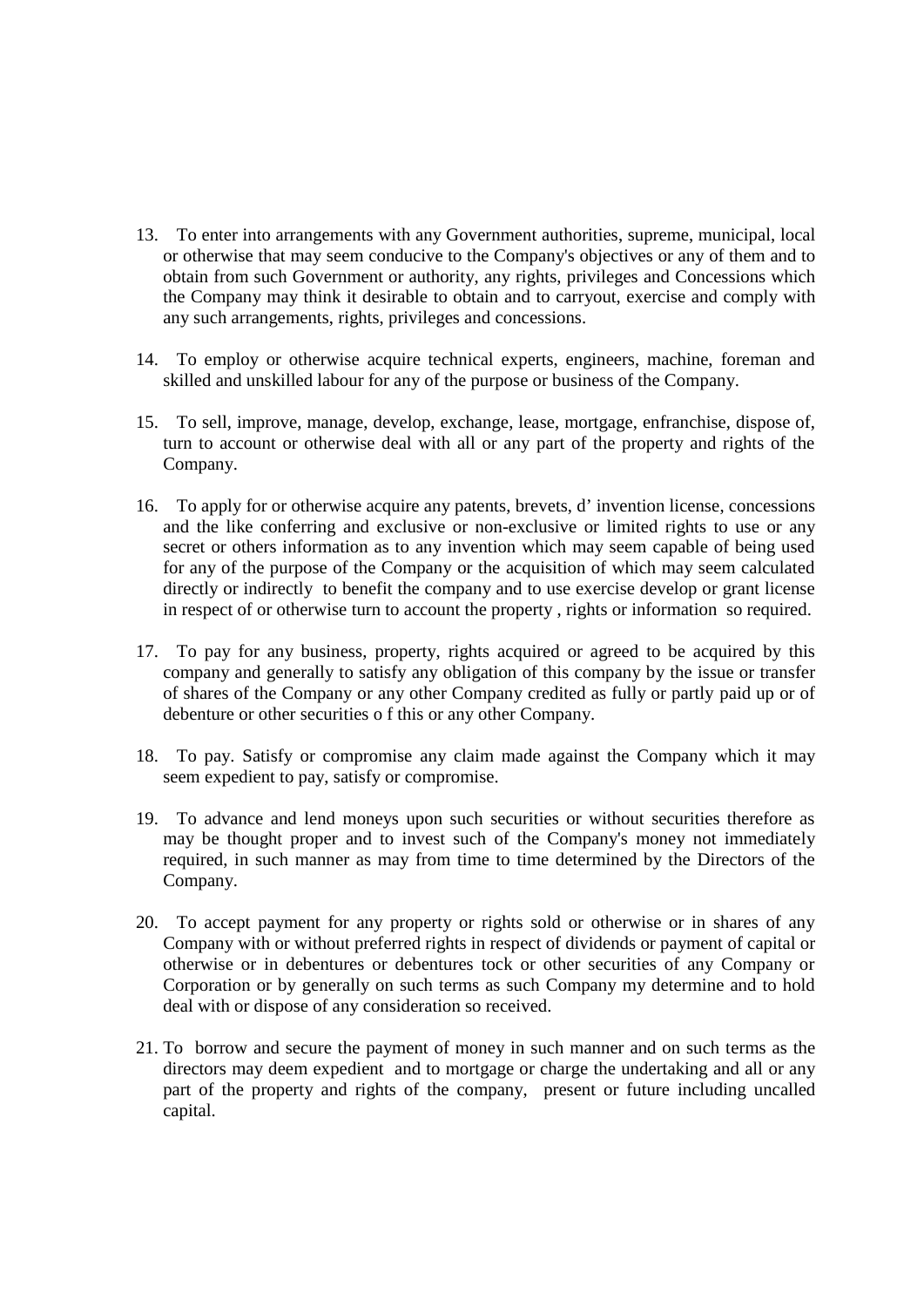- 22. To apply for tender, purchase or otherwise acquire contracts, sub-contracts, licenses and concessions fall or any of them and to undertake, execute, carryout, dispose, of or otherwise turn to account the same and to sublet all or any contracts for time to time and upon such terms and considerations as may be thought expedient.
- 23. To open an account or accounts with any person or Company, or with any bank or bankers or shroffs and to pay into and withdraw moneys from such account or accounts whether they be in credit or otherwise.
- 24. To draw, make, accept, endorse, discount, execute and issue, negotiate, assign, buy and sell or otherwise deal in cheques, drafts, promissory notes will of exchange hundies debentures, bonds, bill of lading, railway receipts, warrants, coupons and all other negotiable and transferrable securities instruments and documents.
- 25. To adopt such means for making known the business and / or products for this Company or any Company or any other way, by advertisements in papers, magazines through periodicals, cine slides, and films by issue of circulars, posters, calendars, exhibiting by publication of books, periodicals and by granting prizes rewards and donations subject to Section 293A of Companies Act.
- 26. To establish and support funds and institutions calculated to benefit employees or ex employees of the Company or its predecessors in business or the dependents or connections of such person and to grant pensions and allowances and to subscribe or guarantee money for charitable objects.
- 27. To train or pay for the training in India or abroad of the Company's employees or any other candidates in the interests and for the furtherance of the Company's objects and business.
- 28. To remunerate any person or Company for Services rendered or to be rendered in or about the formation or promotion of the Company or the conduct of its business.
- 29. To create any depreciation funds, reserve funds or any other special fund whether for repairing, improving, extending, or maintaining any property of the Company for any other purpose conducive to the interest of the Company.
- 30. To procure the recognition of the Company in any country, state or place and to establish and open branches anywhere in India or abroad and regulate agencies for the Company's Business.
- 31. To sell of dispose of the undertaking of the Company or any part thereof for such consideration as the Company think fit and in particular for shares, debentures or securities of any other Company having objects altogether or in part similar to those of this Company.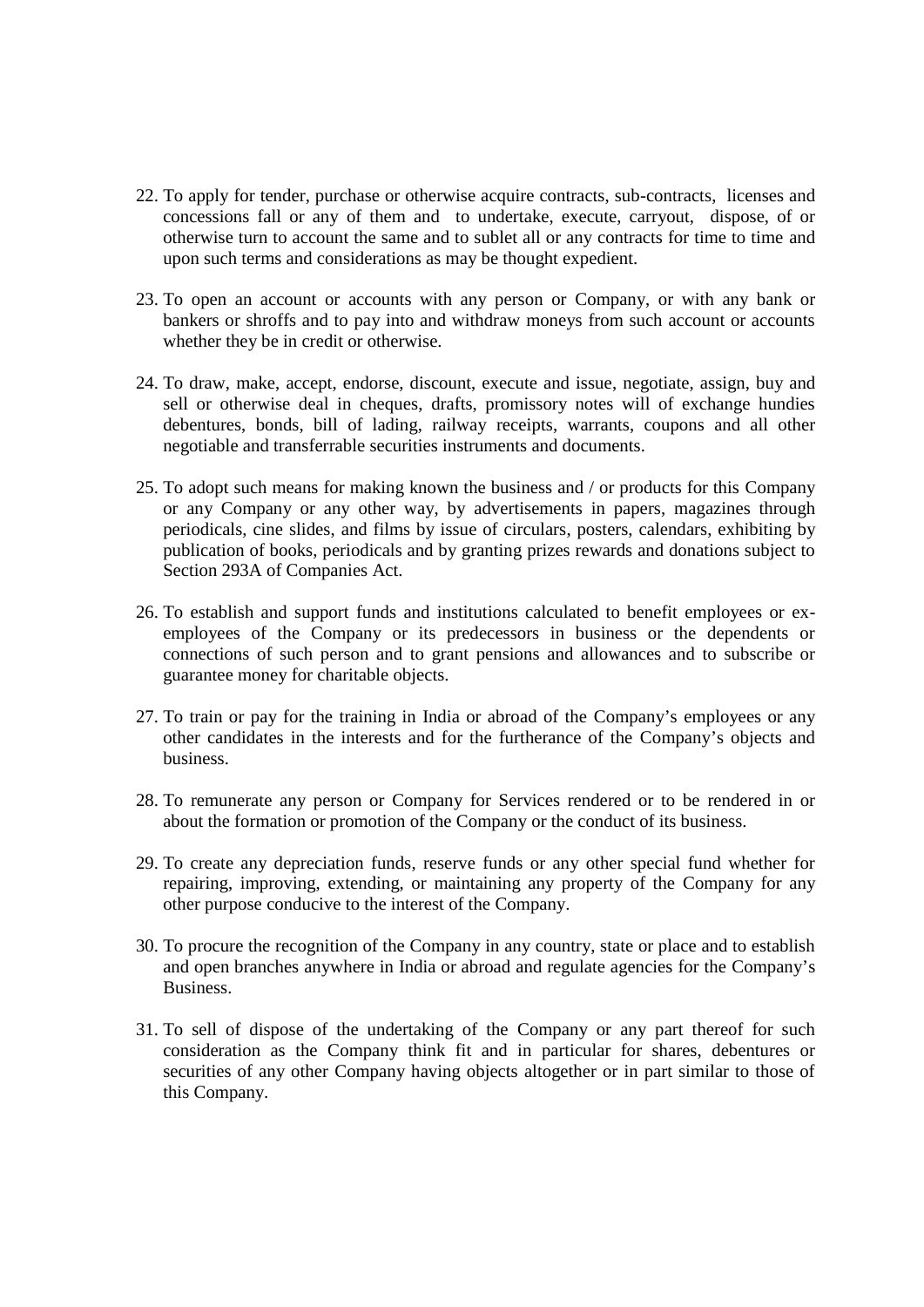- 32. To provide for the welfare of the directors, officers, employees and ex-directors, ex officers and ex-employees of the Company and wives, widows and families for dependents or connections of such person by building or contributing to the building houses, issuing bonus, or other payments or by creating and from time to time subscribing or contributing towards places of instruction and recreations, hospitals and dispensaries medical and other attendance and other assistance as the Company shall think fit and to subscribe or contribute or otherwise assist or to guarantee money to charitable, benevolent, religious, scientific, national. Public or other institutions and objects which shall have any moral or other claim to support or aid by the Company either by reason of locality of operation or of public and general utility or otherwise.
- 33. Subject to the Companies Act to amalgamate with any other Company having objects altogether or in part similar to those of this Company.
- 34. On the event of winding up to distribute any of the property of the Company amongst the members of this Company in specie or in kind.

#### C. OTHER OBJECTS OF THE COMPANY NOT INCLUDED IN (A) AND (B) ABOVE.

- 1. To conduct all or any of the several operations connected with the purchase and sale packing, ware house, transporting or transshipment of any type of merchandise and goods and to carry on the business of shipping and clearing charge.
- 2. To undertake conduct or carry on all or any of the business or trade commonly undertaken conducted or carried on by merchants dealer warehousemen, importers, exporters, characters, wharfingers, carrier, transporters, freighters, shippers, prospectors, explorers, underwriters, promotes, packers, preserves, stores stockiest, distributors, furnishes, outfitters, suppliers, manufacturers, advertisers, exhibitors, millers, all kinds of industrial, manufacturing, commercial, trading, financial, agricultural and other operations.
- 3. To deal in materials required for the packing and preservations and dispatch of finished and unfinished goods, raw materials and articles.
- 4. To carry on the business of bottlers, canners, preservers, dehydrators, malsters, dealers merchants of fruits, vegetables, plants and liquors of every description including Indian made foreign liquors by products there from tonics, vitamin, beverages, flavored drinks, nectars, punch vinegar, acetic acid, glucose, protein, malts shops, carbonic acid, mustard pickles, sauces.
- 5. To carry the business of marketing, trading, selling and distributing all categories of consumer goods capital goods, industrial goods branded or otherwise indigenous or imported under its own brand names and or otherwise on a regional and national level.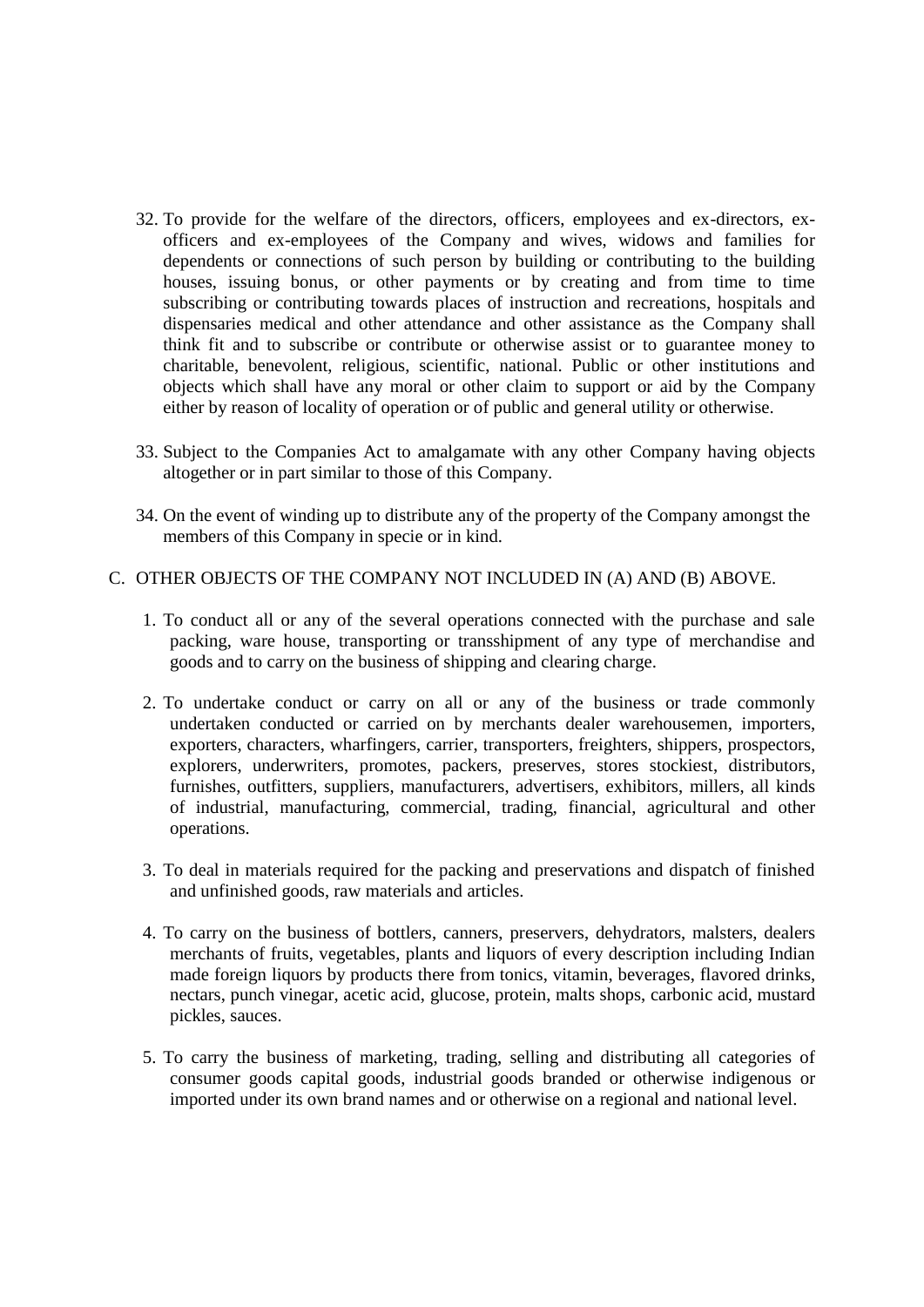- 6. To buy, sell, design, modify, lease, develop, assemble and deal in computer, computer peripherals, equipments, hardwares, accessories and softwares of all types and configuration, printers, computer stationeries, scanners, modem, calculators telecommunications products in India and abroad.
- 7. To carry on all or any of the business of electronic engineers, electrician, fabricators and traders of electronic equipments.
- 8. To provide computer training and consultancy services and to survey the customer's needs, develop information systems, develop and test computer program process, data and evaluate results emerging after processing for local as well as for foreign clients supply of manpower, setting up subsidiaries.
- 9. To carry on the business of flat promoters to sell let on lease or otherwise dispose off apartments therein and to provide for the tenants and occupiers thereof the services and conveniences connected therewith.
- 10. To produce, purchase, refine, import, export, sell, and generally deal in plastic components, articles and precision tools and dies and moulds and generally in all types of plastic and other allied synthetic materials.

#### IV. THE LIABILITY OF THE MEMBERS IS LIMITED

V. \*The authorized share capital is Rs.75,00,000/- ( Rupees Seventy five Lakhs Only) divided into 7,50,000/-(Seven Lakh fifty thousand Only) Equity shares of Rs.10/- ( Rupees Ten Only) each. The Company has power from time to time to special rights, privileges, conditions ot restrictions as may be determined by or in accordance with the Articles of Association of the Company and to vary, modify or abrogate any such rights, privileges or conditions or restriction in such manner as ,ay for the time being permitted by the Articles of Association of the Company for the legislative provisions for the time being in force in that behalf.

\*Inserted pursuant to the Special resolution passed at the EGM held on 01st September 2014